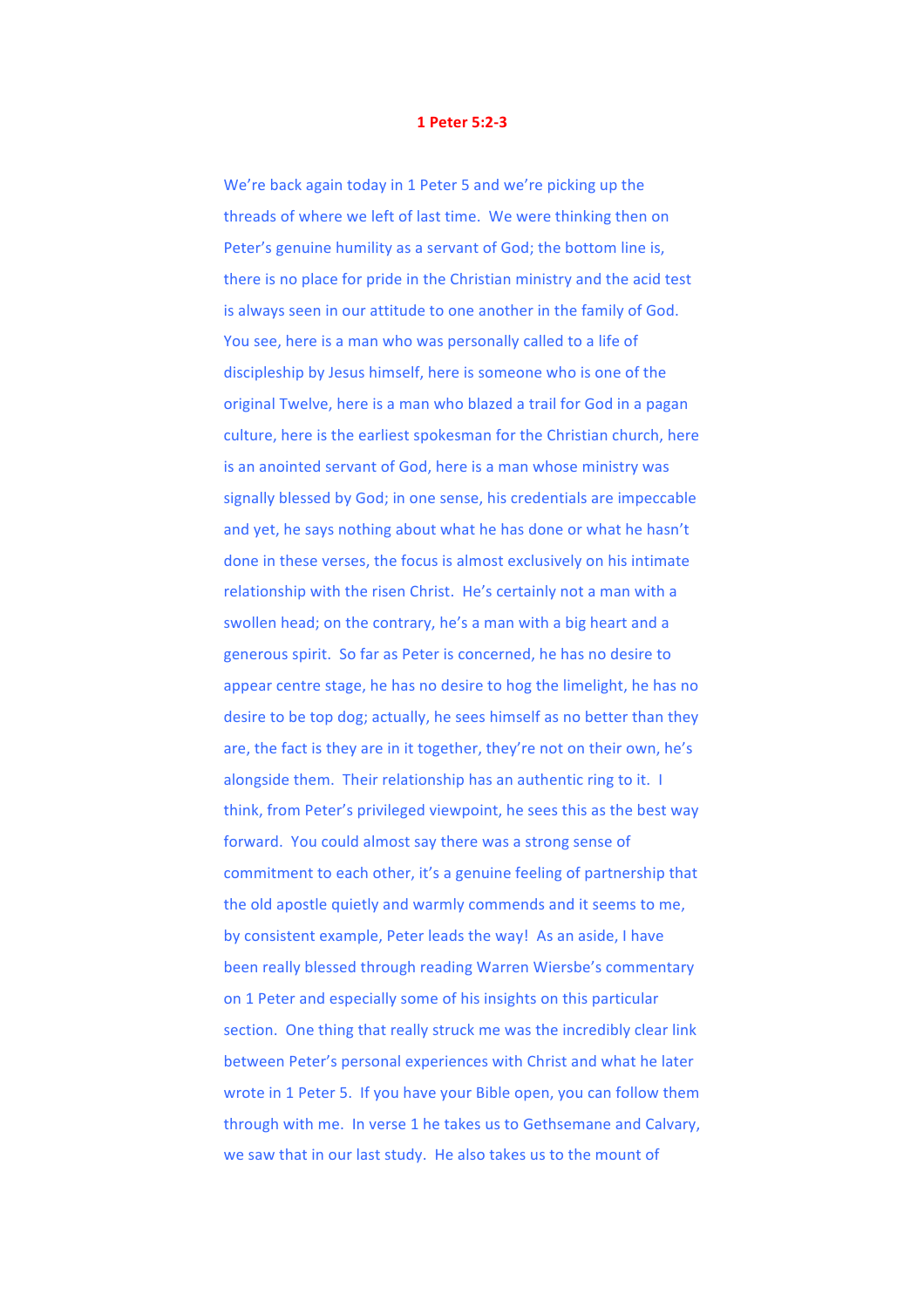transfiguration when he speaks of 'the glory to be revealed'. You find that allusion in Matthew 17:1-5. The emphasis in verse 2 on the shepherd and the sheep immediately brings to mind the classic chapter of John 10 and our Lord's admonition to Peter in John 21:15-17. The timely warning in verse 3 about 'lording it over' the people of God reminds us of Christ's lesson about true greatness which is recorded for us in Luke 22:24-30; this is also an echo of the many other times when Jesus taught his followers about true humility and lowly service. The little phrase tucked away in verse 5, 'clothe vourselves with humility', takes us right back to that memorable scene in the Upper Room where Jesus took a towel and washed the disciples feet, you find that unforgettable instance recorded in John 13:1-17. The unmistakably clear warning about the devil as our adversary in verse 8 runs in tandem with our Lord's warning to Peter that Satan was going to 'sift' him and the other apostles, we read that in Luke 22:31. We all know the sequel to that incident, don't we: sadly, Peter did not heed that warning and he ended up denying his Lord three times! It is also interesting to note that the verb 'restore you' in verse 10 is akin to the translation 'mending their nets' in Matthew 4:21; that, as you probably realise, is the stirring and heart-warming account of the call of the four fishermen into the Lord's service. In other words, as Wiersbe himself concludes, 'Peter wrote these words, inspired by the Spirit of God, out of his own personal experience with Jesus Christ. He had a vital and growing relationship with Christ, and this made it possible for him to minister effectively to God's people.' It takes one to know one, that's why as an elder he writes to them in the same capacity; it's one elder to another group of elders. If you like, he has been there, he has done that, and that is why his insights are earthed to reality and they are born out of a singular and passionate desire to see them go from strength to strength. Peter says to them in verse 2 is: 'Be shepherds of God's flock that is under your care, serving as overseers  $-$  not because you must, but because you are willing, as God wants you to be; not greedy for money, but eager to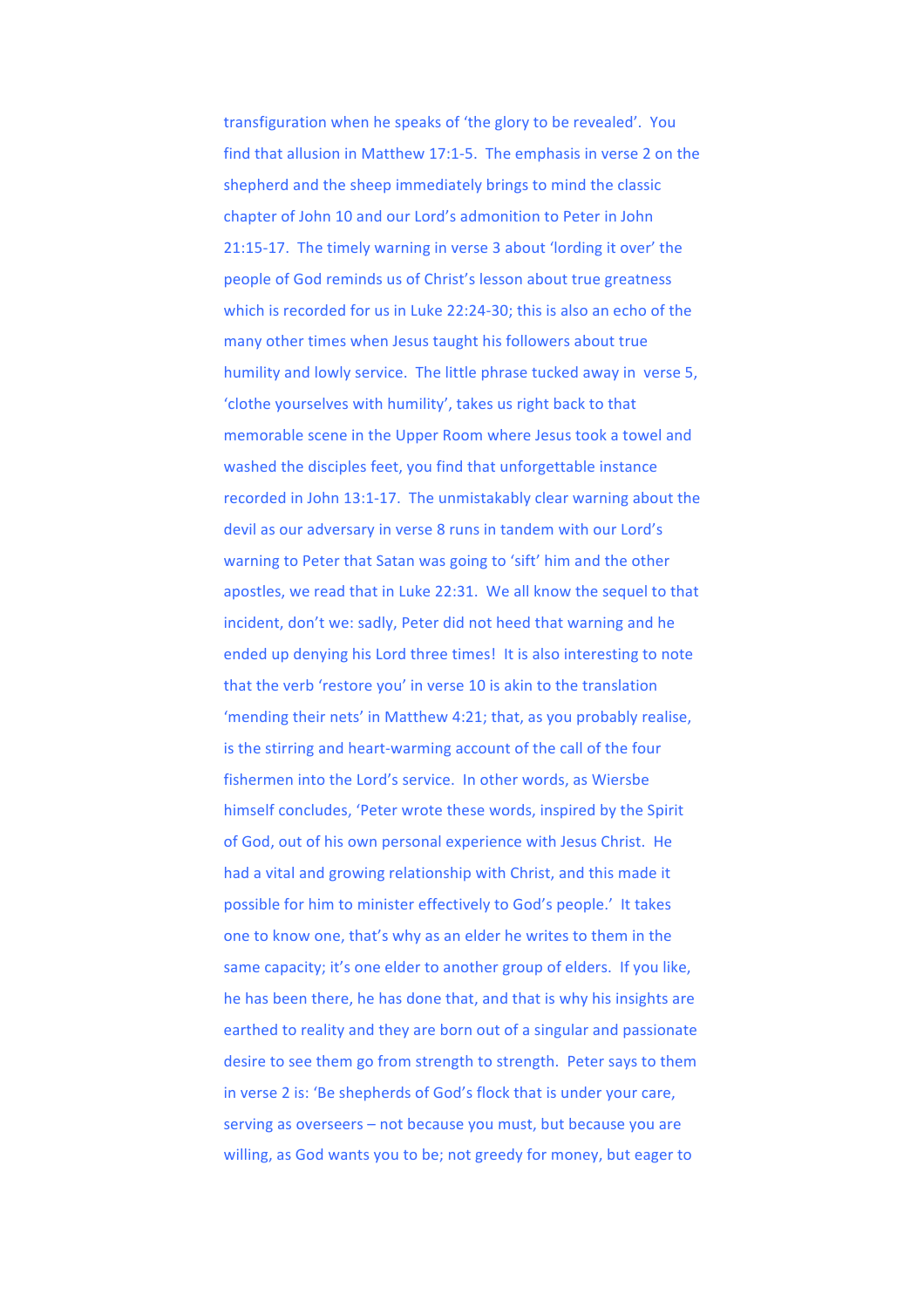serve.' At the risk of sounding simplistic, Peter's challenge can be summed up in a handful of words, be to them what you already are! He tells them, you are shepherds, therefore, that is what you are to be in relation to the flock gathered all around you. They are to shepherd them as only a true shepherd can do! The problem was exacerbated in his day because there were some who were in it purely for what they could get out of it, there were men in the ministry who were only interested in pursuing their own agenda, there were those who were only content when they were fleecing the flock of God; such unscrupulous men brought the role of the true shepherd into disrepute and the serious charges levelled against them are matched only by those we read of against the false prophets back in the days of Jeremiah and Ezekiel. I think you can always tell a genuine shepherd, you can spot him a mile away; in fact, there are a couple of distinguishing traits in the way they conduct themselves: number one, you can pick him out by the way he leads the sheep and, number two, you can't help but see him because of where he takes the sheep! The same principles or telltale signs hold true in relation to under-shepherds and their care and concern for the flock of God. We are not talking here about a professional approach to ministry, we are homing in on a pastoral ministry which is a calling from the Lord. And the one to whom we are ultimately accountable is none other than the one who said, 'I am the good shepherd', and that confession, as we all know, came from the lips of the Lord Jesus Christ. It's interesting to note that Peter borrows the phrase from Psalm 100 when he refers to people as sheep! He could have said we were as brave as lions, as noble as horses, as beautiful as gazelles, but in his wisdom he didn't! For us to be called a sheep is less than unflattering, there's no chance of it going to our heads, I can assure you of that: for sheep are well known for their weakness and their waywardness. Most of us probably realise that sheep have a built in tendency to behave in most unrealistic and unhealthy ways. They just love to wander, they have a nose for trouble, and they follow without thinking. It is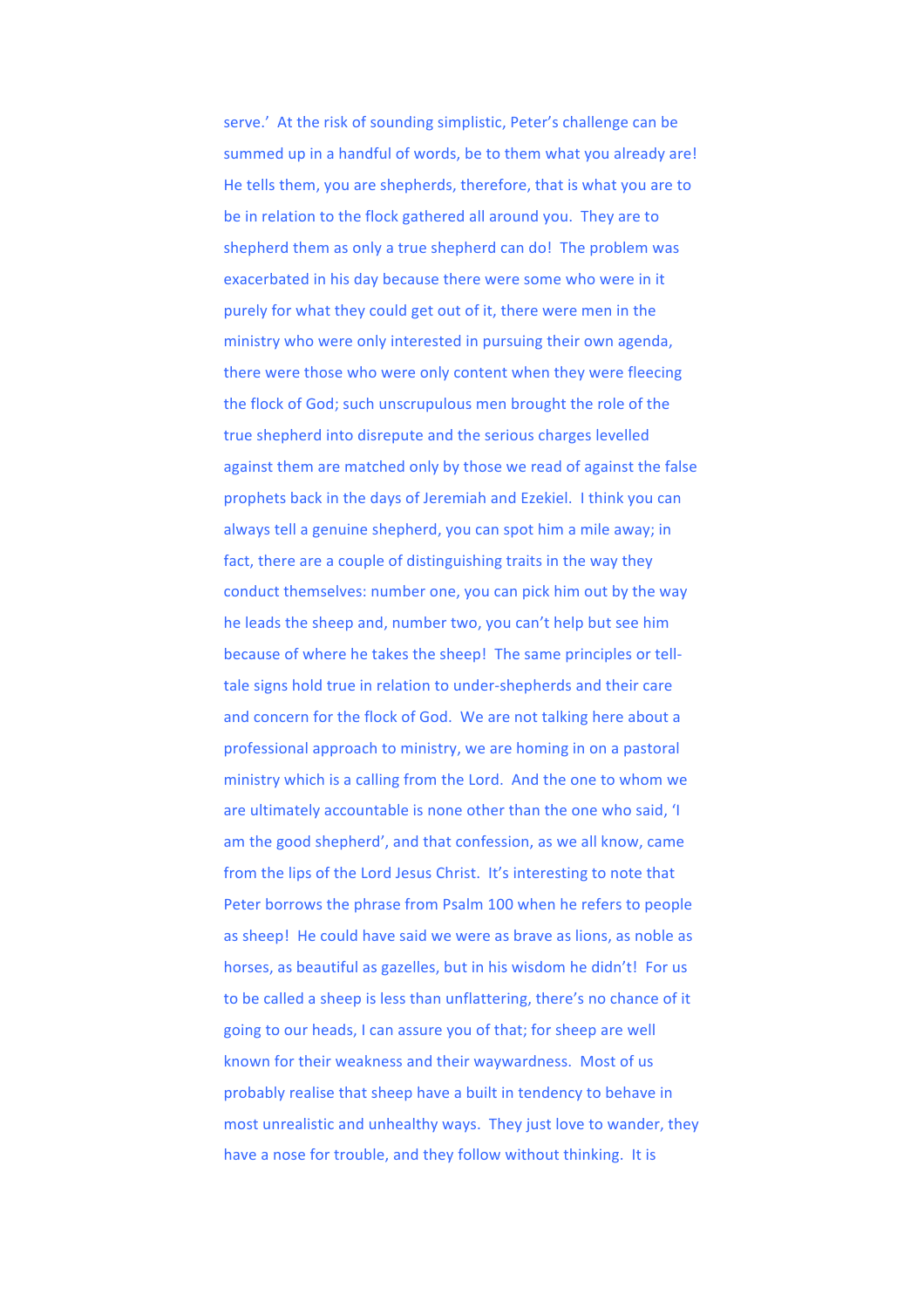perfectly natural for them to behave like that, it's in their genes! Sounds good, doesn't it! But, for better or for worse, that's the way we are and we have no alternative but to live with that; at the same time, it is true to say, that's the prime reason why we need a shepherd. And that's why, in every local church, which is compared to a flock of God's people, there is a need for good and godly Christian leadership in the person of gifted elders. It appears that Peter is emphasising two very important functions in relation to the elders in a local church environment. The first one is their role as a shepherd. The Greek word for 'shepherd' in verse 2 can also be translated 'pastor'. The same is true of the word 'overseer' which appears in the same verse, there are times when it is translated 'bishop'. Basically, these terms are interchangeable but they can be differentiated quite neatly by looking at them like this: the word 'elder' seems to indicate the title of the man and the two words, 'shepherd' and 'overseer', describe the work which he did. As Stuart Briscoe helpfully points out: 'When we talk about a pastor we're talking about a shepherd, and shepherding is an eldership responsibility.' It makes a lot of sense for us to assume that Peter's approach to shepherding God's flock was coloured by the shepherding he received from the Master Shepherd himself. At an emotion charged service of rededication on a Galilean beach in John 21, Peter was challenged and commissioned by the risen Lord to engage in a threefold ministry: number one, he was to 'feed the lambs', you find that in verse 15; number two, he was to 'take care of the sheep', you find that in verse 16; and, number three, he was to 'feed the sheep', you find that in verse 17. I think most of us realise there is a world of difference between the feeding of lambs and the feeding of sheep and it is the task of an elder to make sure they get it right in terms of nurturing the flock of God; there are also different levels of care needed by those who are young and those who are older and, again, it is the responsibility of the elders to ensure that this is dispensed with a tender heart of loving concern. I think this is illustrated superbly by the following story. Lucas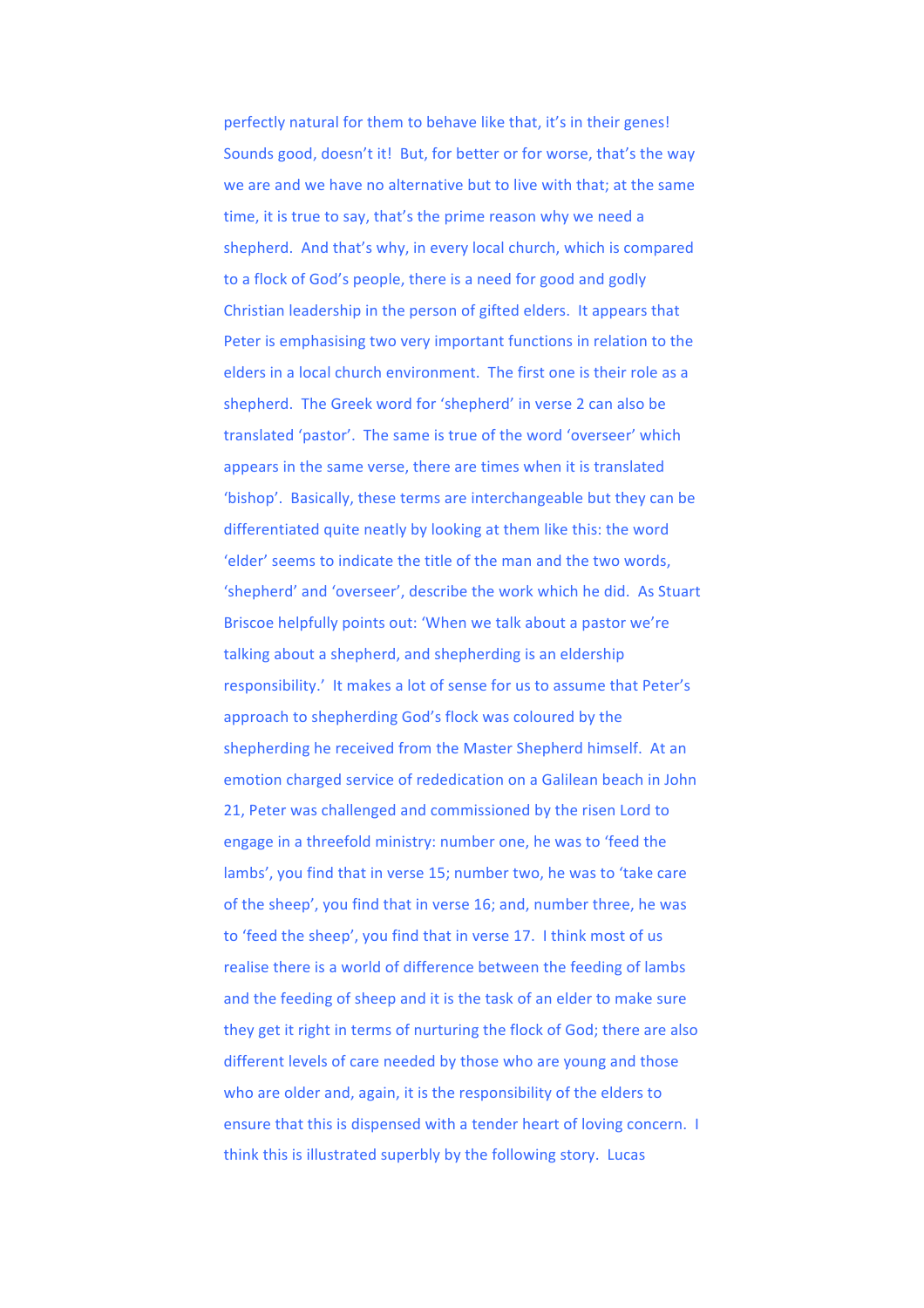Cranach's altarpiece painting in Wittenberg shows on the right side Martin Luther preaching, and on the left side the congregation listening. In the middle the artist has represented Christ on the cross. The painting was evidently intended to show that worship centres on the preaching of Christ crucified. The people see not the preacher, but Christ. It is probably wise for us to read that picture from the other side as well. The preacher must present Christ; more than that, to know his people, he must know Christ. In other words, he must serve the flock in the light of the cross for their value to the Lord is the price of his precious blood. You see, in every aspect of our wide-ranging ministry as elders-cum-shepherds, whether in leading or in feeding or in caring, we should always seek to imitate and display the quality touch of the Good Shepherd. At the end of the day, we need to remember they are not our sheep, it's not 'my' church, they all belong to the Lord, you find that truth echoed in Acts 20:28 for we are 'the sheep of his pasture' as David so eloquently puts it. It's no easy task when it comes to shepherding God's flock, it's a tough and demanding role, but the joys more than compensate for the hassles and frustrations which are often encountered. 

When you think of a bishop, what is the first thing that springs to mind? Probably someone with a purple vest, an unusually shaped hat, a cross dangling round his neck and a big ring on his finger! Well, when you go back and examine the annals of early church history you will find that a bishop was responsible for the spiritual oversight of God's people. To all intents and purposes, he was an overseer; the Greek word employed by Peter in verse 2 is 'episkopos' and it incorporates the twin idea of someone who has a 'watching-out-for' aspect to his ministry as well as one who gives oversight. Such men are placed in these positions of trust because they are eminently suitable for the task assigned to them; to be a competent overseer in a local church is to fulfil a hugely responsible role and, especially so, when we realise that authority is delegated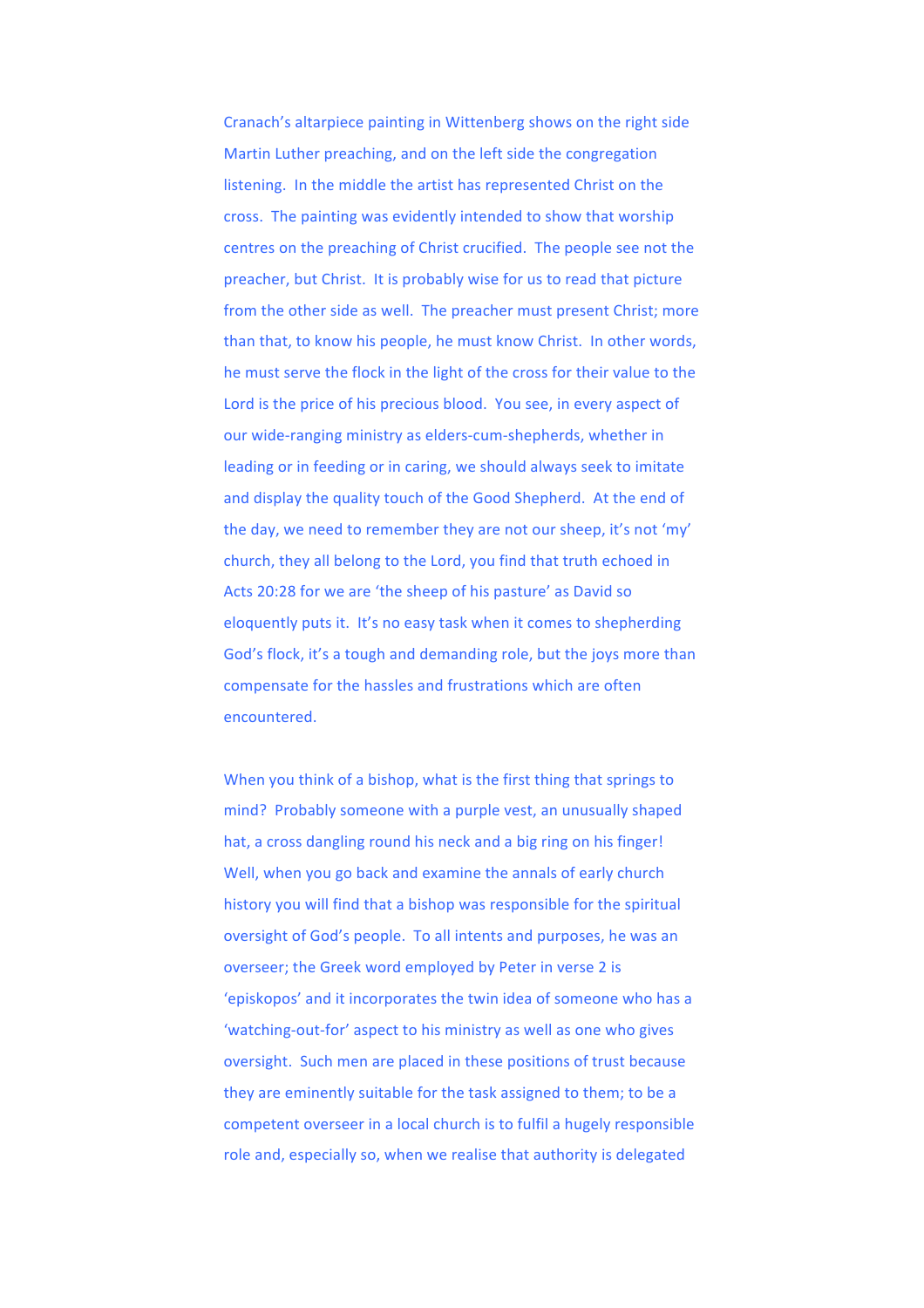to the elders of the church. We glean that information from such portions as Acts 20:28 and Hebrews 13:17. Yet, it is vitally important for us to recognise that the exercise of such authority is always a service. As Peter reminds us, and I quote from Edmund Clowney at this point: 'It is ministerial, not imperial. The despised shepherd guarding his flock in the fields, not a pompous churchman, is the model of pastoral oversight; indeed, the model is the Good Shepherd, who gave his life for the sheep.' It is fascinating to note that the shepherd is both 'among' and 'over' the flock, and this can create all sorts of problems and tensions if the sheep to not understand the dynamics of the situation. Because he is one of the sheep, the pastor shepherd is 'among' the members of the flock; because he is called to be a leader, the pastor shepherd is 'over' the flock. As a leader they are over us, as a brother they are among us; and according to 1 Thessalonians 5:12 we are to respect such brethren who have that dual role in our midst. In no way is this to be seen as a conflict of interests! I imagine most of us realise that it is one thing to talk about the function of leadership, it's another matter when it comes to the frailties of leadership. The bottom line is, elders are sheep just like the rest of us and the pressing question is, who pastors the pastor? That one will have to wait in the pending file to be answered another day! As Stuart Briscoe says: 'All sheep have their problems but those in "leader-sheep" have their own problems and other people's too! While they handle their own frailties they must care for the frailties of others.' The next couple of lines pinpoint some of the more obvious shortcomings and the first one Peter focuses on is a wrong attitude. It's the mindset which says: 'If I don't do it nobody else will' or 'I feel as if I have no option but to accept it'. The fact is, if that's how you feel, you would be better not doing it in the first place! That kind of grudging leadership produces a long line of grumbling followers. Leaders are meant to lead from the front by living exemplary lives and also by showing that they are enjoying it and also finding fulfilment in it. You know, you can be happy, and still be a leader! When a man has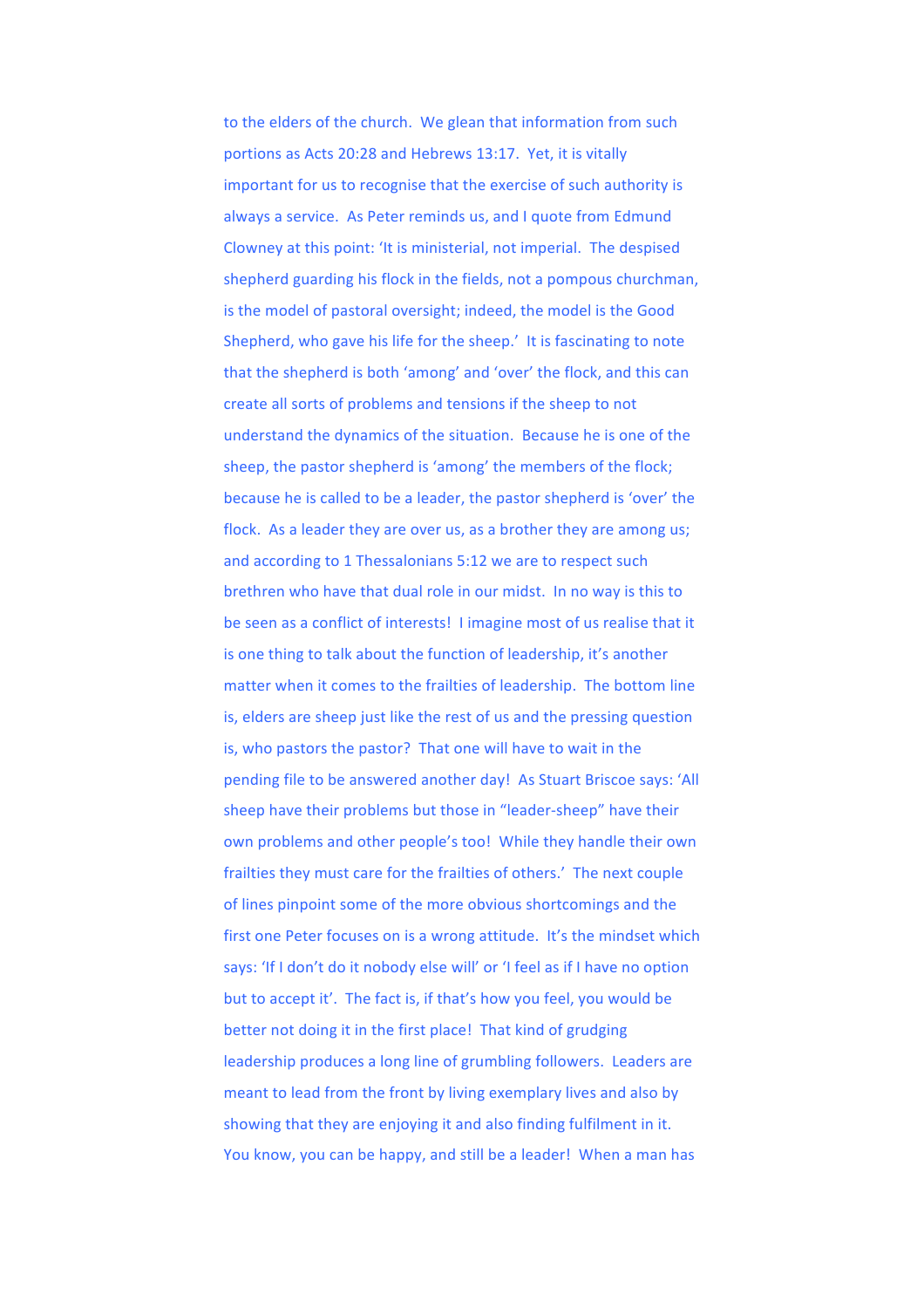a pastor's heart, he loves the sheep and serves them because he wants to, not because he has to! So, attitude is important! The second difficulty those in leadership often wrestle with is the question of financial gain. Sure, there are some who are in it to line their own pockets, if you look around you'll find a few who want to make a quick buck at the expense of others, there will always be those who want to advance their own careers and push themselves into the top jobs; thank God, most of the men involved in a pastoral role are in it because they believe God has placed them there, they have a sense of calling on their lives. I have met many brethren who would be much better off financially if they were working in commerce or industry but such men are happy to sacrifice monetary gain for the sake of the body of Christ. They see themselves as shepherds with a servant heart and they look on life from an eternal perspective. Money should not be number one on our list of personal priorities; in fact, it probably should not feature at all. We need to make absolutely certain that our motivation to serve the Lord in his church is not influenced by what is written on our pay cheque at the end of the month! The thought behind being 'eager to serve' is a spirit of enthusiasm, we should be fired up, we should be relishing every moment of our lives, it's a healthy zest for life; I can assure you, when we have that attitude, it is contagious, it rubs off on other people, it really is infectious! Peter gives a further example of less than desirable behaviour when he writes in verse 3: 'not lording it over those entrusted to you, but being examples to the flock.' I think you'll agree there is a fine line drawn here by Peter. You see, leaders have to lead, otherwise they are not leaders in the accepted sense of that term. It's not the fact that they are doing it, it's how they do it. A good leader will not walk over people, he'll not ride roughshod over them, he'll not knock them at every available opportunity, he'll not brow beat them into submission, he'll not get them into a corner and threaten them by waving his finger in their eyes! I have to say, that is not biblical leadership, that is not the style of a shepherd who has the best interests of his sheep